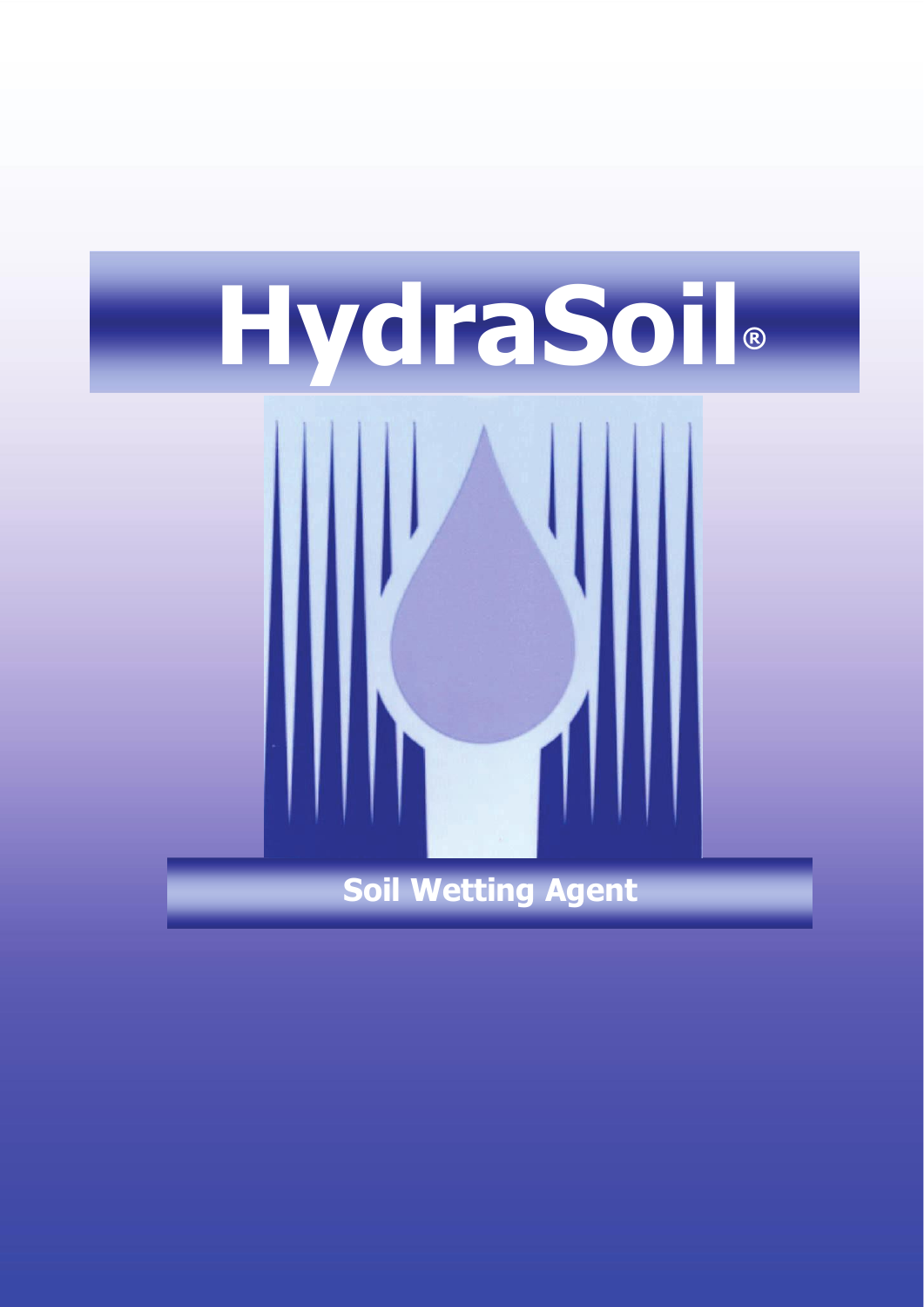#### **What is the cause of "Dry Patch"?**

"Dry Patch" is a physiological condition that shows up in turf as an area of dryness or turf discoloration during hot dry periods. It is directly associated with a shallow root system caused by factors such as compaction, layering, pests, diseases, or over-use of chemicals. However, the most common cause in turf is **an area of water repellency either in the thatch or within the sand profile.**

**Water repellent soils are a result of nonwetting organic compounds coating soil particles over a period of time.**

Sandy soils are very prone to water repellency due to three reasons:



- 2. Sandy soil favours the growth of fungi and fungal hyphae. Fungi feed on organic matter leaving behind waxes, lignins and organic acids like fulvic acid. Fulvic acids, one of the major by-products from microbial activity, are a major source of water repellency;
- 3. Remnant fungal hyphae from Basidiomycetes sp (Fairy ring) which are a major source of water repellent organic matter favour dry sandy soils;
- 4. Sandy soil dry out easily and once the sand particles are coated with organic acids and dry-out, the sand particles become non-wetting.

There are some cultural practices that can be used to reduce the on-set of non-wetting conditions. However in turf situations, it is inevitable that it will occur.

### **Cultural practices used to reduce "Dry Patch"**



Sands at the Soil Surface

**1. Use low volumes of organic amendments;**

**2. Reduce the build up of organic matter by managing your thatch level with regular grooming and dethatching;**

**Electron-micrograph of a non-wetting sand particle**

**CONTRACTOR CONTRACTOR AND ACCOUNT OF A REPORT OF A REPORT OF A REPORT OF A REPORT OF A REPORT OF A REPORT OF A** 

**Dehydrated Fulvic aci** 

**Surface of Sand Particle**

**3. Light coring of the surface to allow more uniform re-wetting of the profile;**

**4. Irrigate over longer cycles to flush the profile and prevent shallow root development;**

**5. Dilute the level of non-wetting sand by topdressing or dusting with new sand on a regular basis. This also slows down the accumulation of thatch;**

**AND**

**Regular application of a soil wetting agent like HydraSoil ®**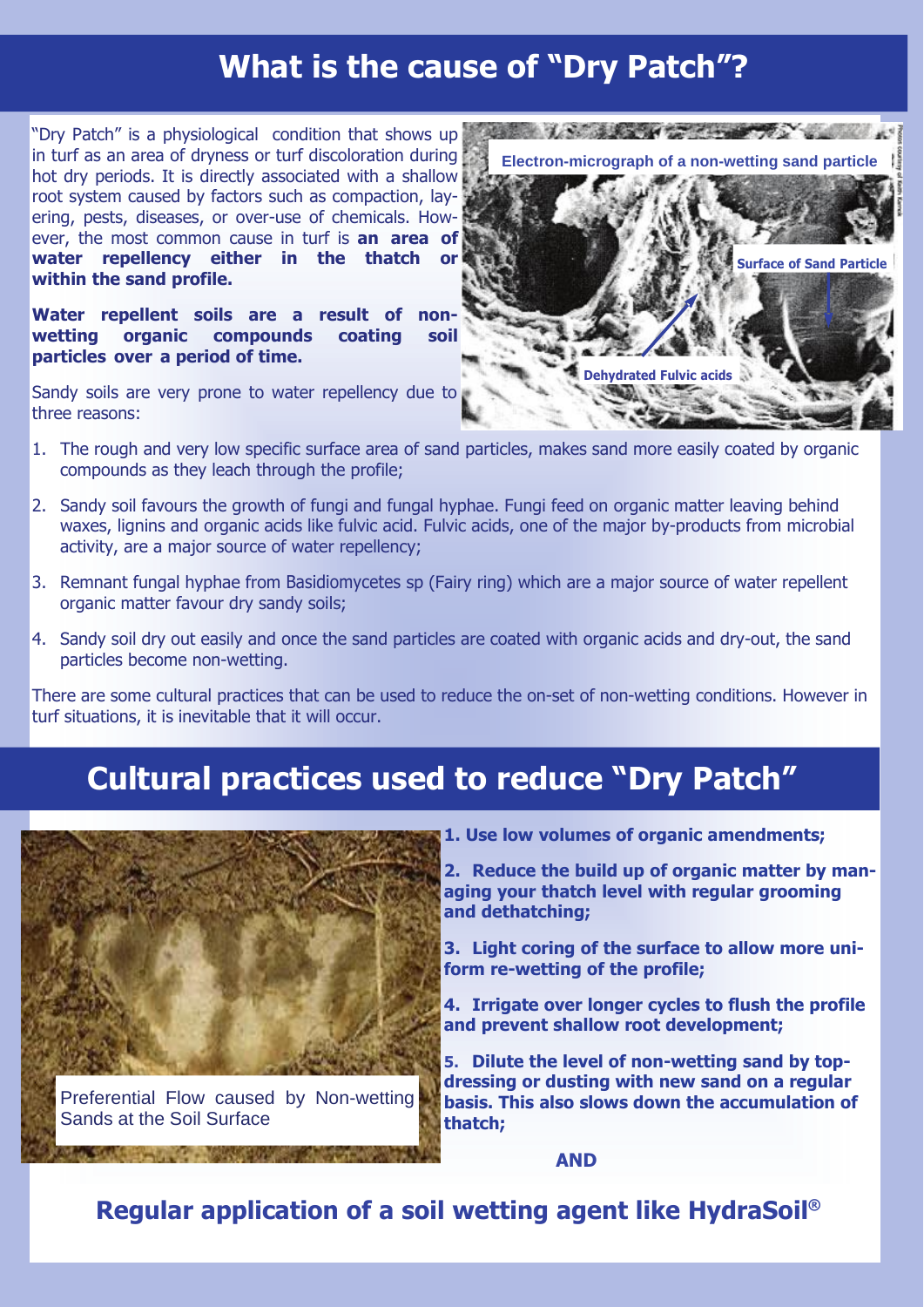## **How Do Soil Wetting Agents work?**



**Surfactants reduce water repellency by changing the surface tension between the sand particle and the water droplet. The hydrophobic (water hating) end of the surfactant molecule binds with the water hating organic compound coating the sand particle. The water loving end of the surfactant sits on the outside surface of the sand particle, thus attracting water to it. This wets the surface of the sand particle allowing water to then flow around and through the soil.**

### **Required attributes of a good soil wetter**

- **Provide good even initial wetting of the soil to minimise preferential flow**
- **Allow the soil to re-wet effectively**
- **Persist in the soil for the maximum time while being non toxic and breaking down into non toxic residues**
- **Will not cause leaching of nutrient and pesticides from the root zone**
- **Will not cause any "burning" to foliage**

**HydraSoil® was designed with all of the above attributes in mind**



**Not all wetting agents are good re-wetting agents. The ability to continue to re-wet the soil over a long period of time indicates the quality of the soil wet-ter. HydraSoil® will remain active in the soil for up to three months with con-tinued re-wetting performance.**